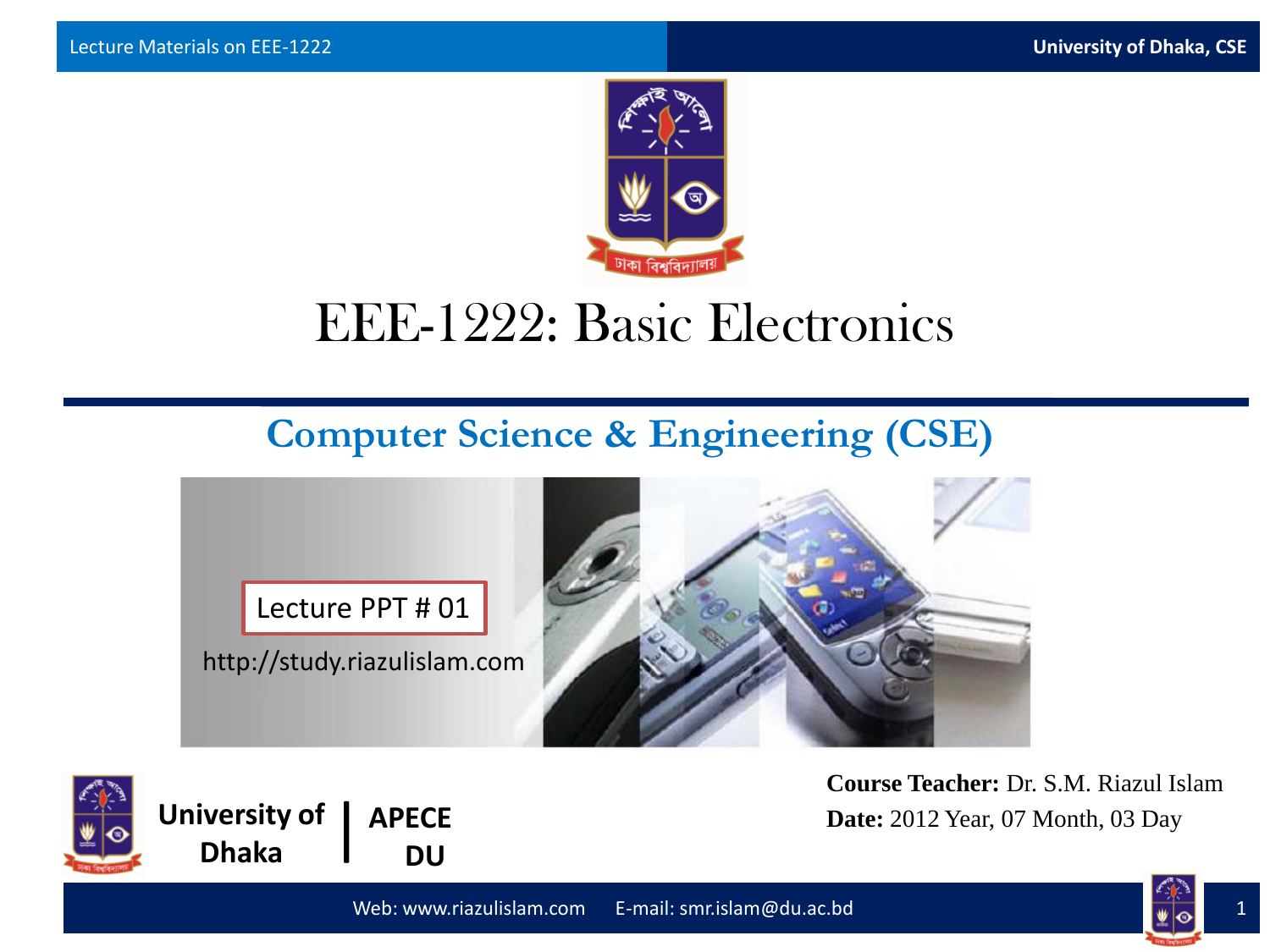#### **Contents**

- $\Box$  Course Introduction
- $\Box$  Contents to be covered
- $\Box$  Atom, Electron Orbit, and Energy Levels
- $\Box$  Energy Bands
- Conduction in Solids
- Conventional current and electron flow
- $\Box$  Bonding forces between atoms
- $\Box$  Conductors, Insulators, and Semiconductors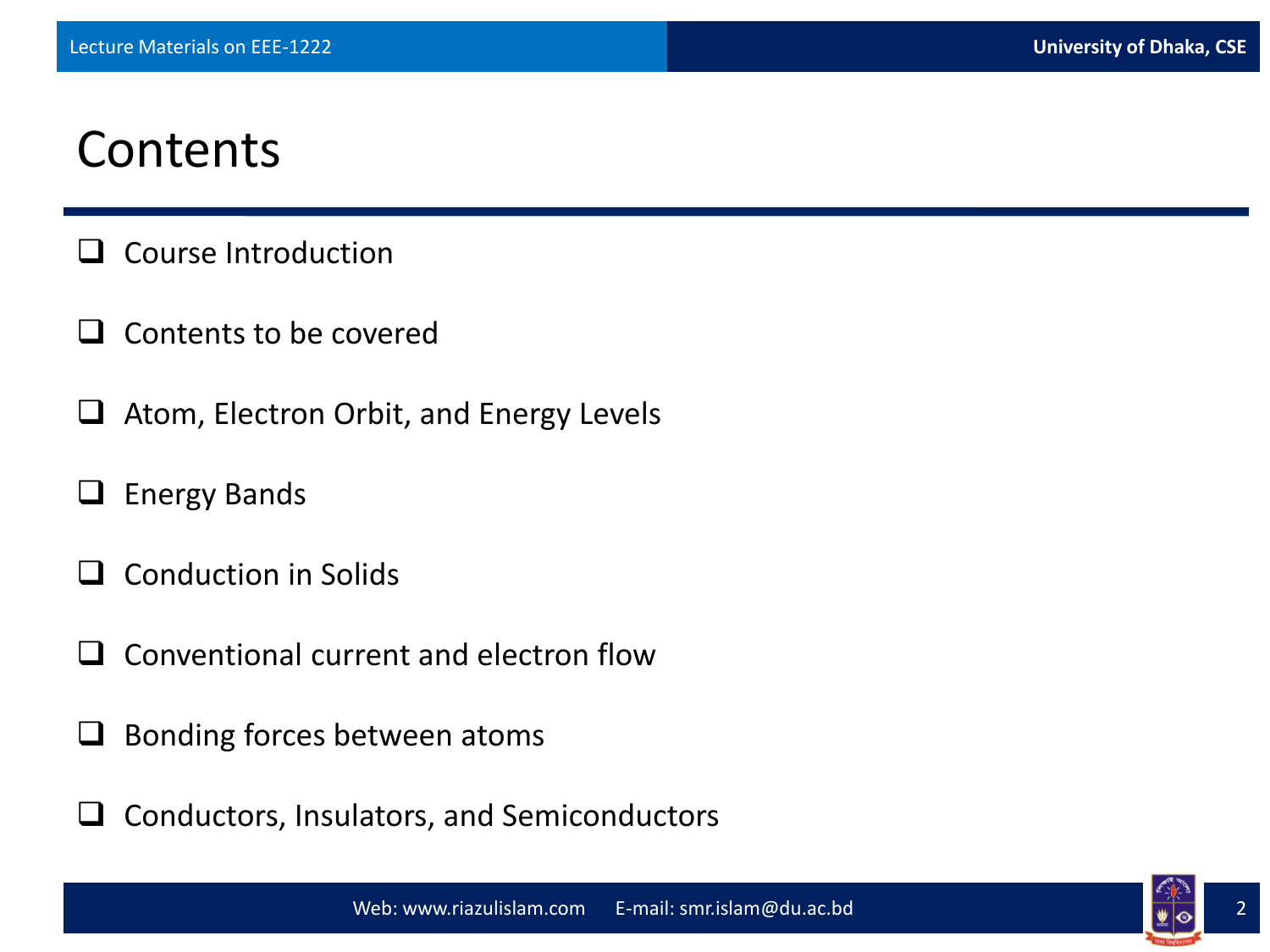#### Course Introduction

- $\Box$  Course Tile: Basic Electronics
- Course Code: EEE-1222
- $\Box$  Credits: 3
- **Evaluation**
	- $\Box$  Attendance: 4
	- $\Box$  In-course exam: 20
	- $\Box$  Final Exam: 56

#### **Schedule**

- $\Box$  25-30 Lectures: Diodes, Transistors, and Single Stage Amplifiers
- $\Box$  In-course after 15/20 Lectures if not assigned by exam committee
- □ 15-20 Lectures: FET, PNPN, OP-amps, etc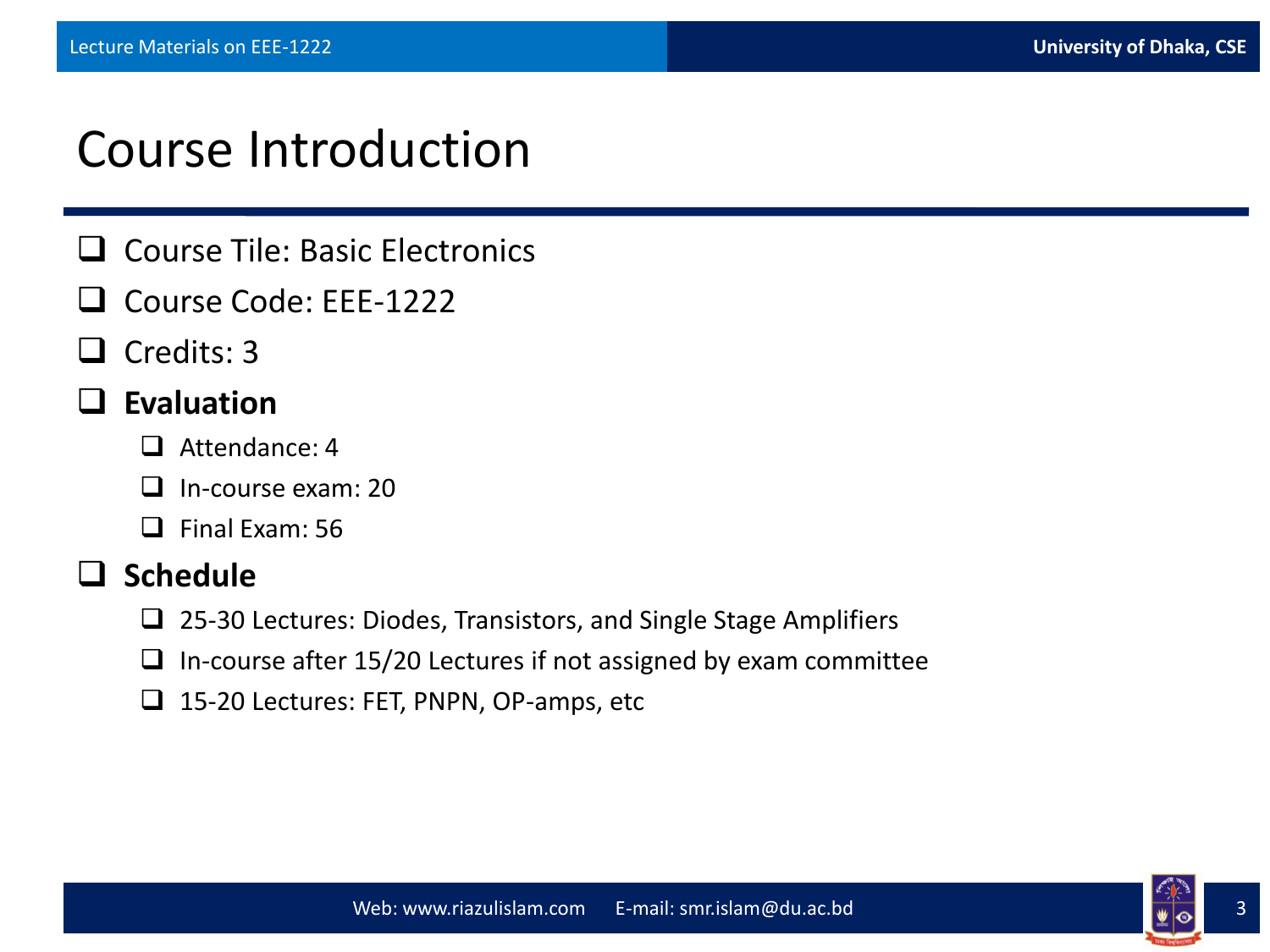#### Course Introduction

- Reference Books:
	- □ Flectronic Devices and Circuits- David A. Bell
	- Electronic Devices and Circuit Theory- Robert L. Boylestad
	- $\Box$  Principles of Electronics- V.K. Mehta, Rohit Mehta

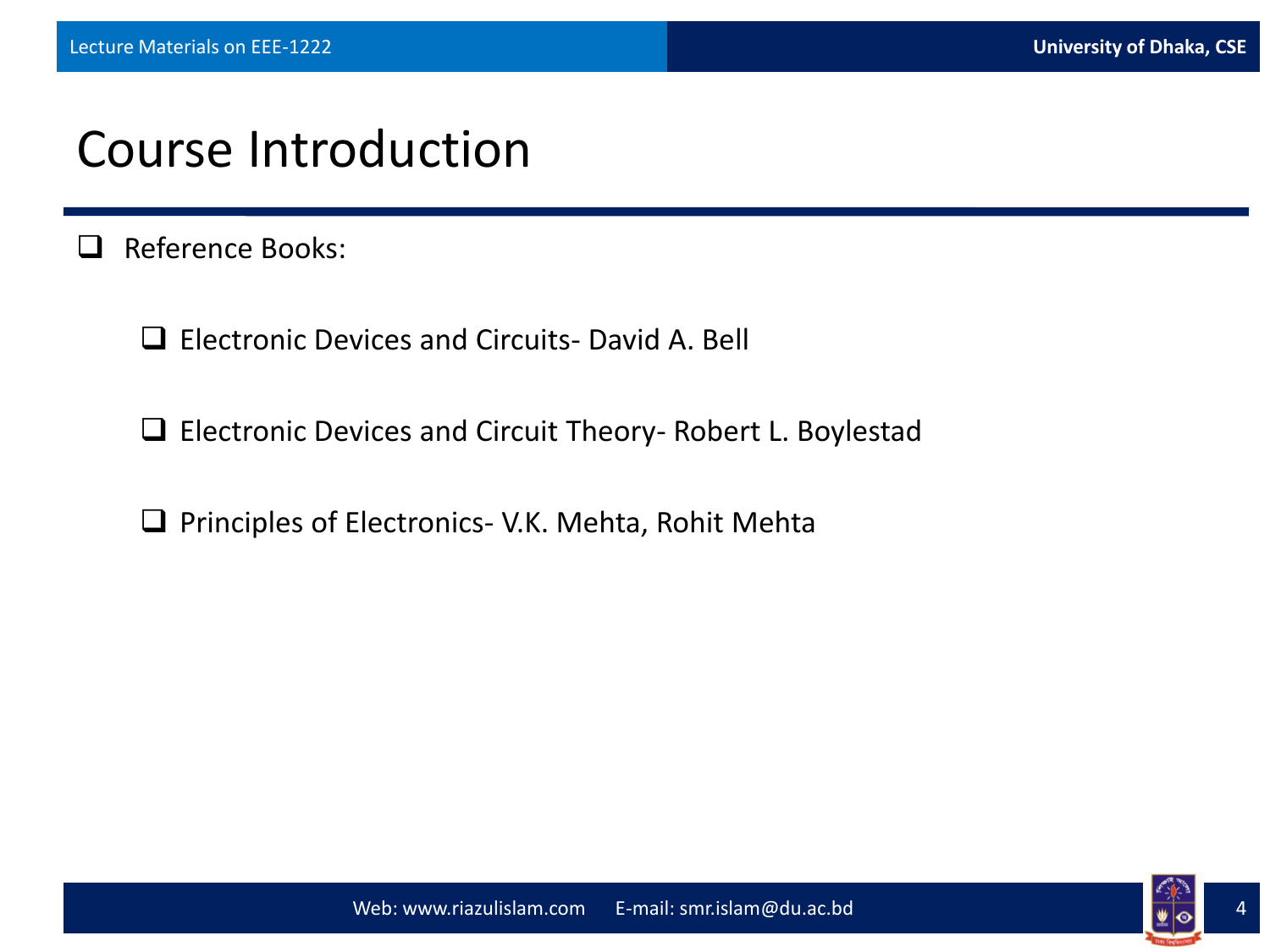# Syllabus

- $\Box$  Theory of P-N Junction, Diodes, and Transistors
- BJT characteristics, biasing and Small Signal amplifiers using BJT
- $\Box$  FET characteristics, biasing and amplifiers using FET
- **Q** PNPN devices: UJT, SCR, DIAC, TRIAC
- Op-amps

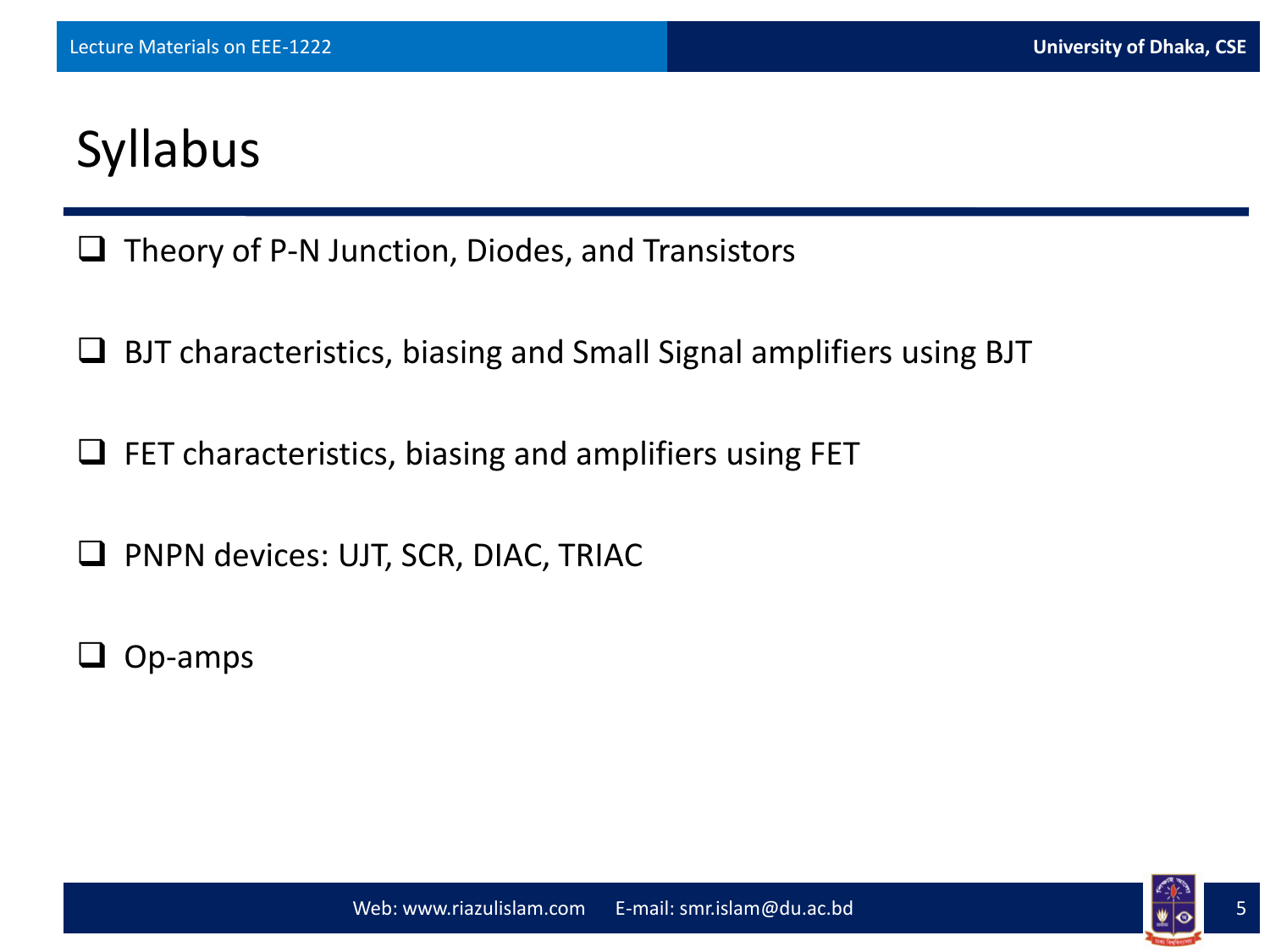## Atom, Electron Orbit, and Energy Levels

- $\Box$  Satellite? Nucleus: electrostatic force of attraction.
- 1.602x10^-19 C
- Mass? Proton, neutron, electron
- $\Box$  Atom is electrically neutral
- $\Box$  Positively charged: positive ion
- $\Box$  Negatively charged: negative ion
- Atomic number, atomic weight
- $\Box$  Si: 14, 28



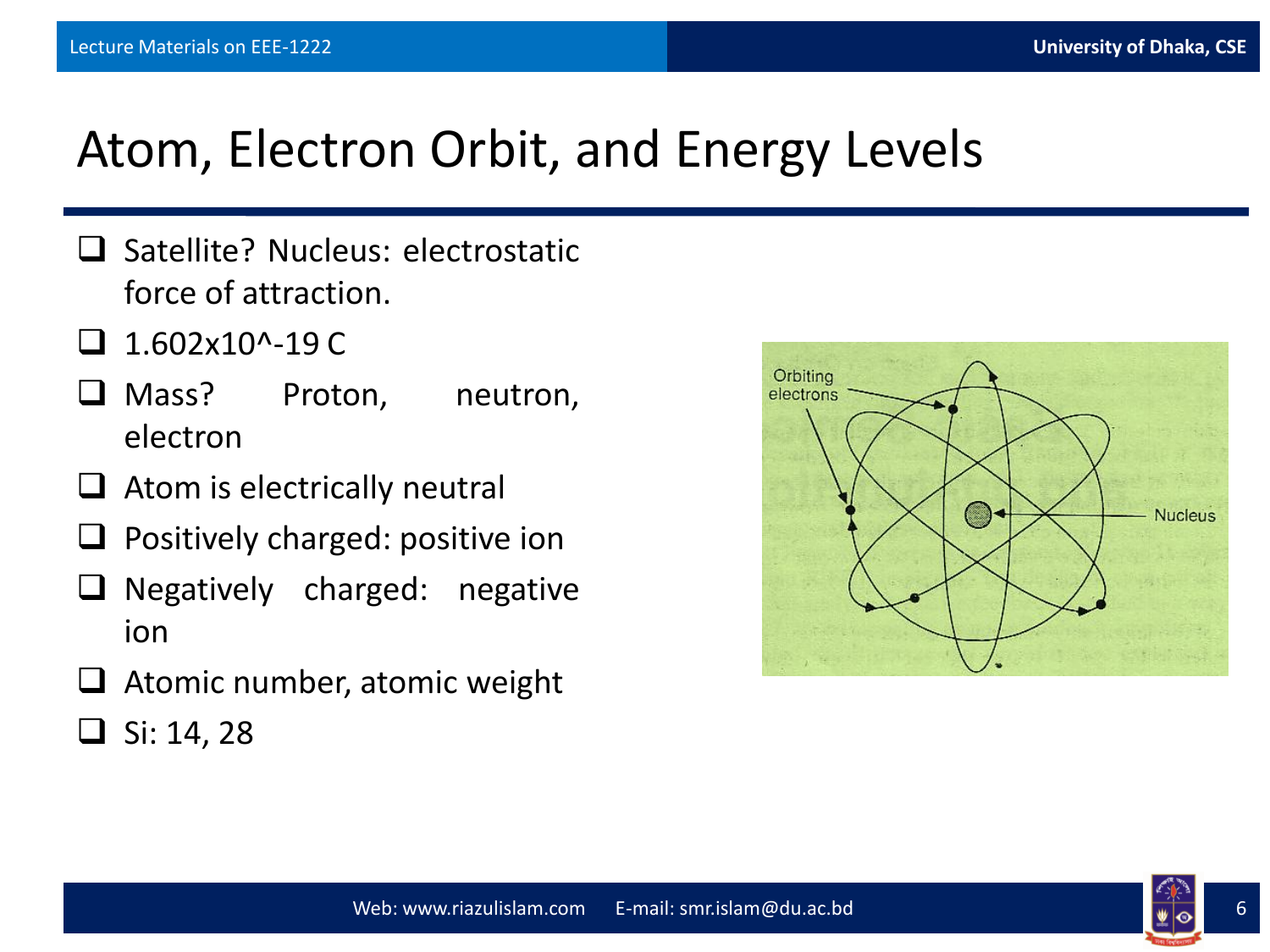## Atom, Electron Orbit, and Energy Levels

- Atoms >> two dimensional diagrams w. only certain orbital rings or shells
- Outer shell>> chemical/electrical char
- Valance shell, Valance electrons
- Hole in Si and Ge??
- $\Box$  Shell is associated w. an energy level



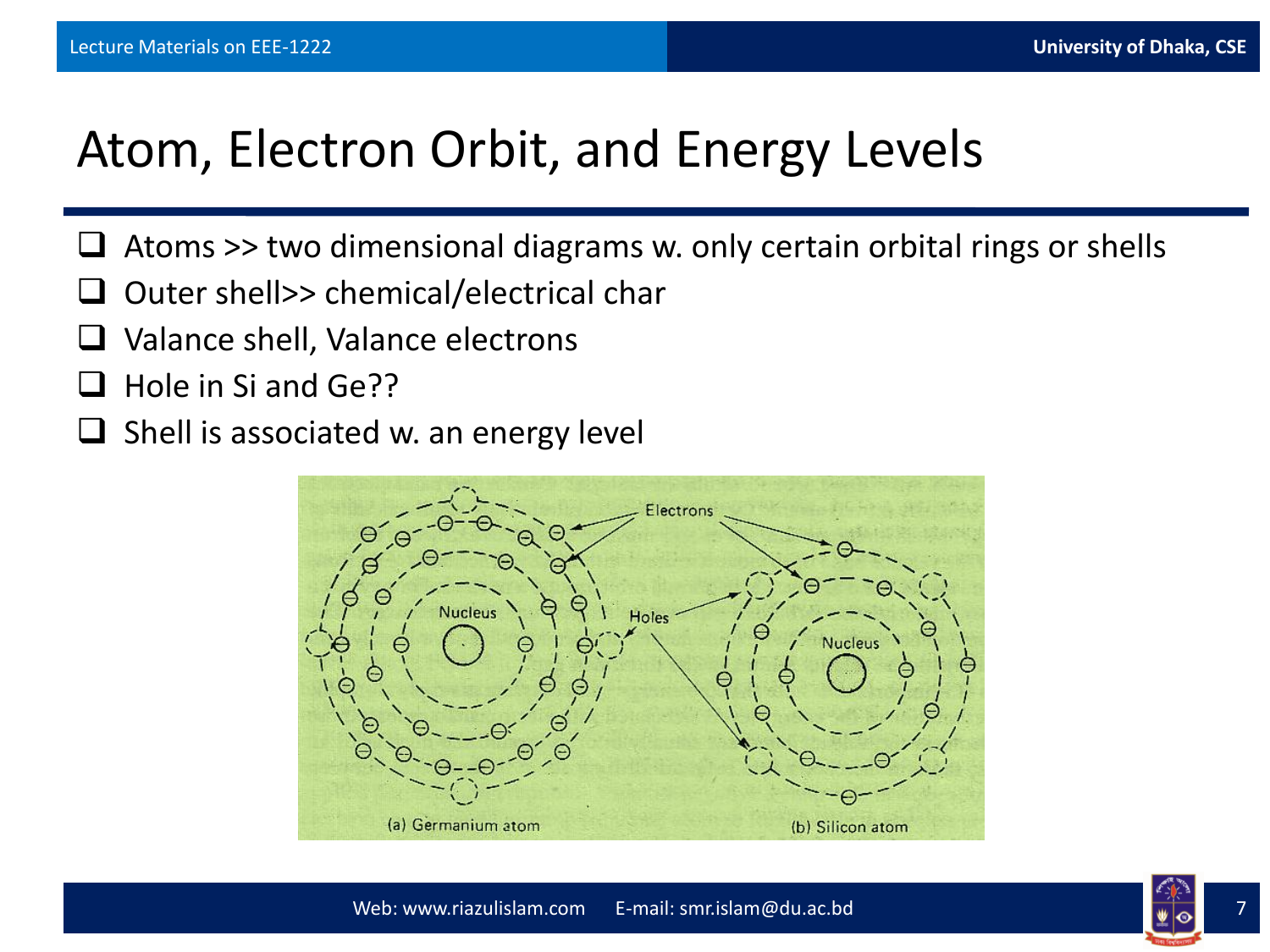## Energy Bands

- $\Box$  ??Isolated atom to atoms in a solid
- Valance band and conduction band
- $\Box$  Energy gap and forbidden gap

- $\Box$  Electrons in the V-band are actually in orbit around the nucleus
- $\Box$  Electrons in the C-band are drifting about in the space bet atoms



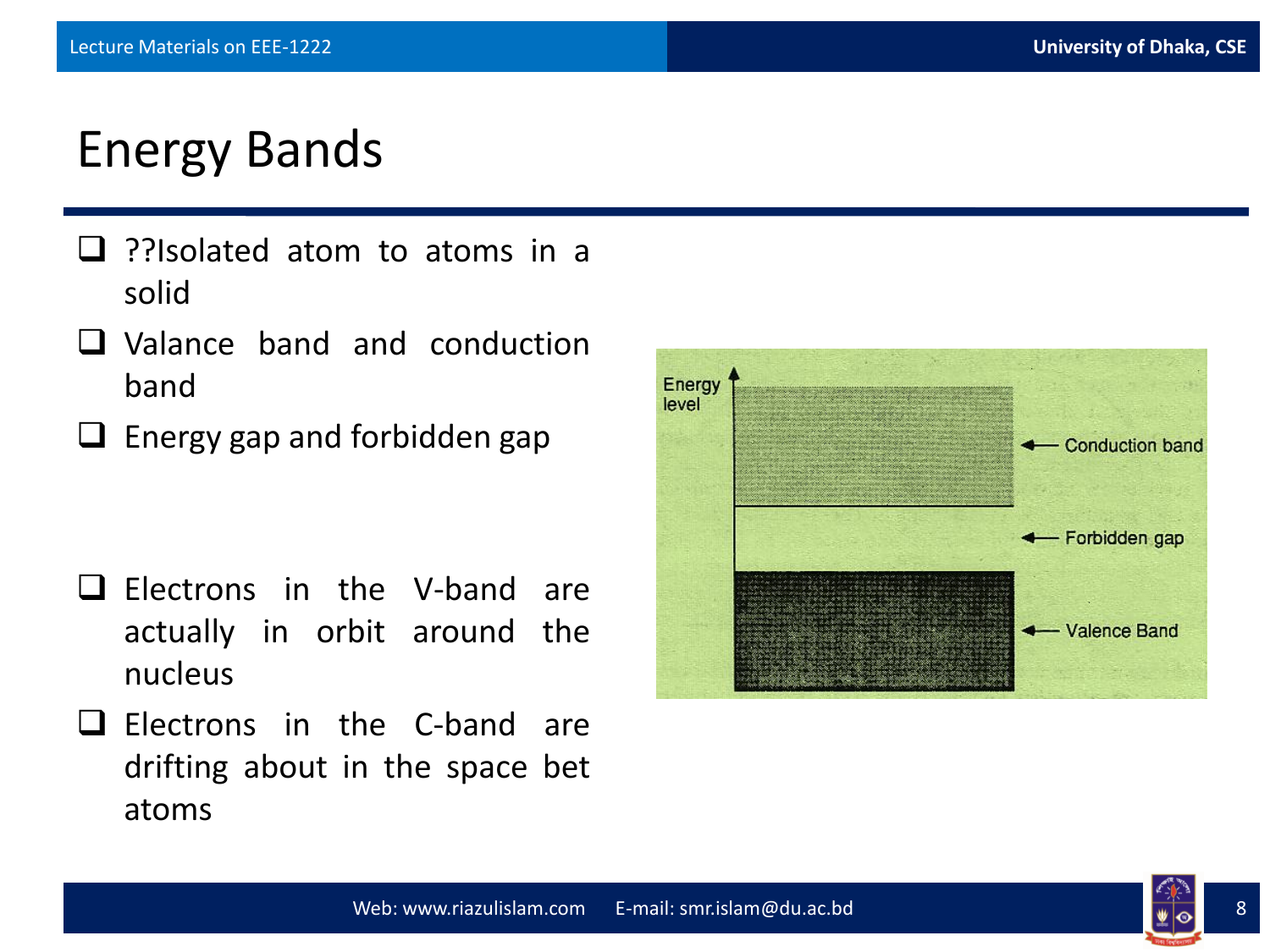### Conduction in Solids

- **Q** Conduction in a material when an applied voltage causes electrons to move in a desired direction
- **T** Two process: electron motion and hole transfer
- $\Box$  Charge carriers
- $\Box$  Holes>>greater mobility

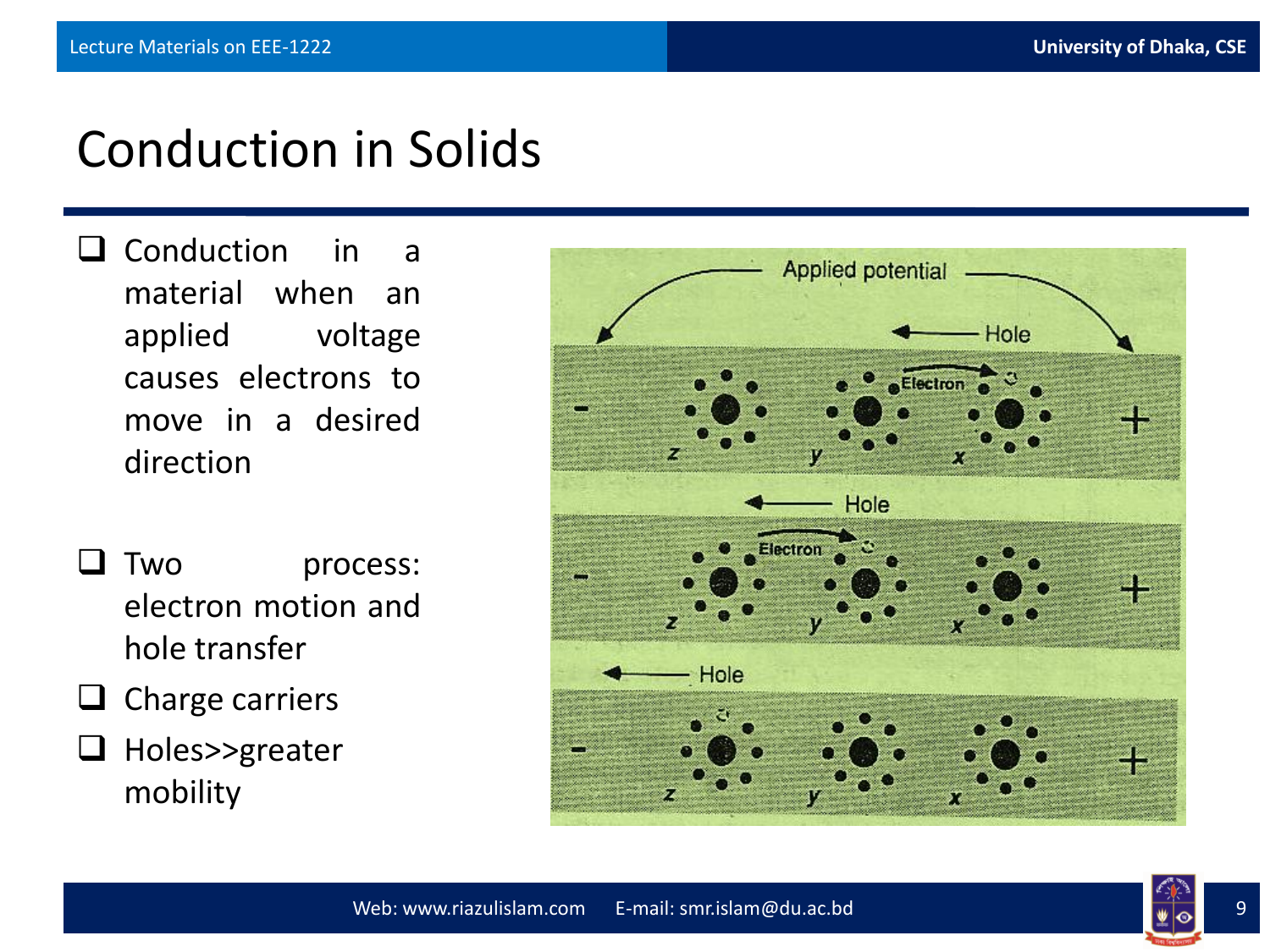#### Conventional current and electron flow

- Q Current flows from +ve to –ve is referred to as the conventional current direction
- $\Box$  Electron flow fom  $-\vee$ e to +ve is known as the direction of electron flow



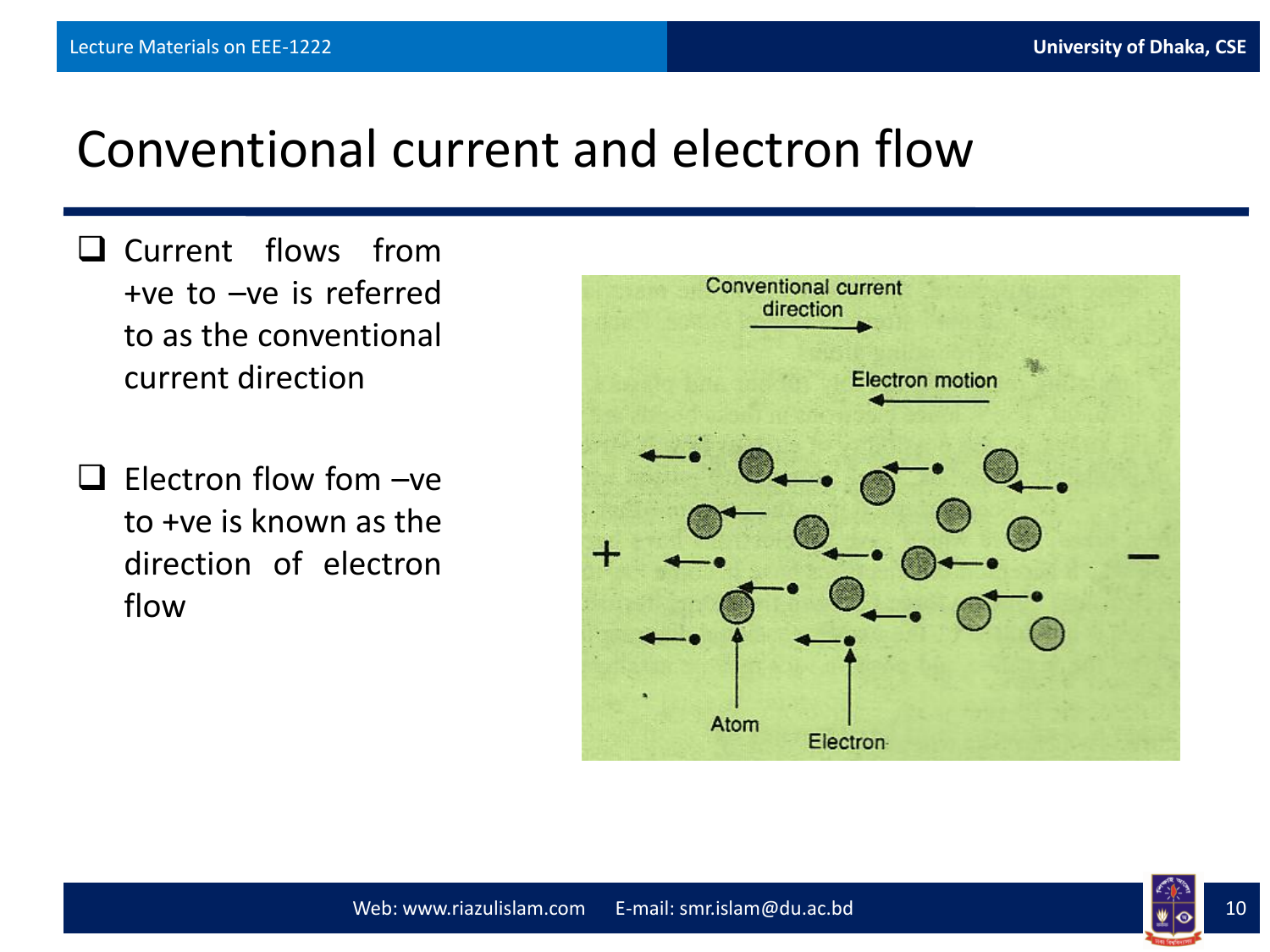#### Bonding Forces Between Atoms

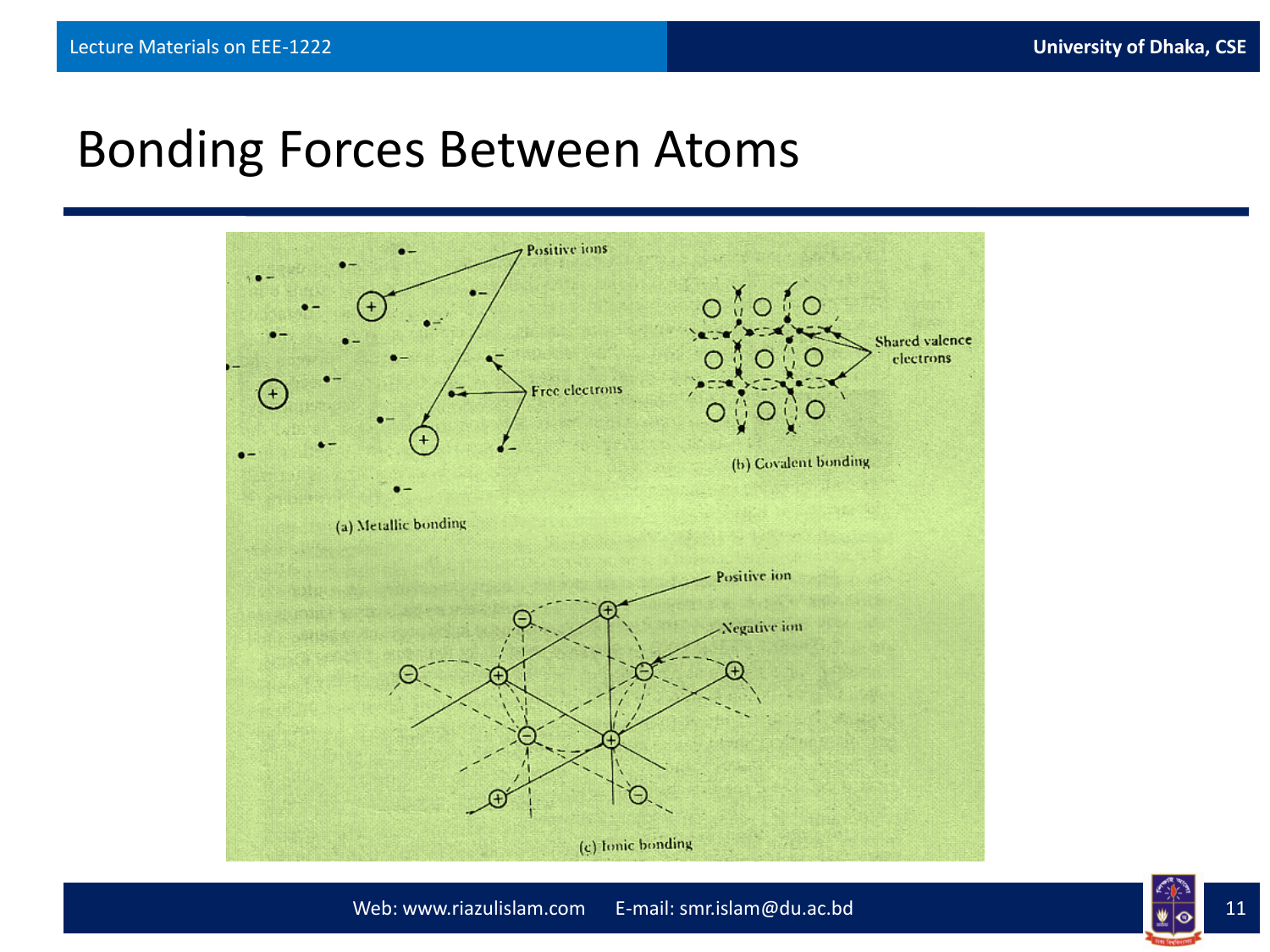### Conductors, Insulators, and Semiconductors



| Conductor     | $10^{-6}$ $\Omega$ |
|---------------|--------------------|
| Semiconductor | $10 \Omega$        |
| Insulator     | $10^{14}$ $\Omega$ |